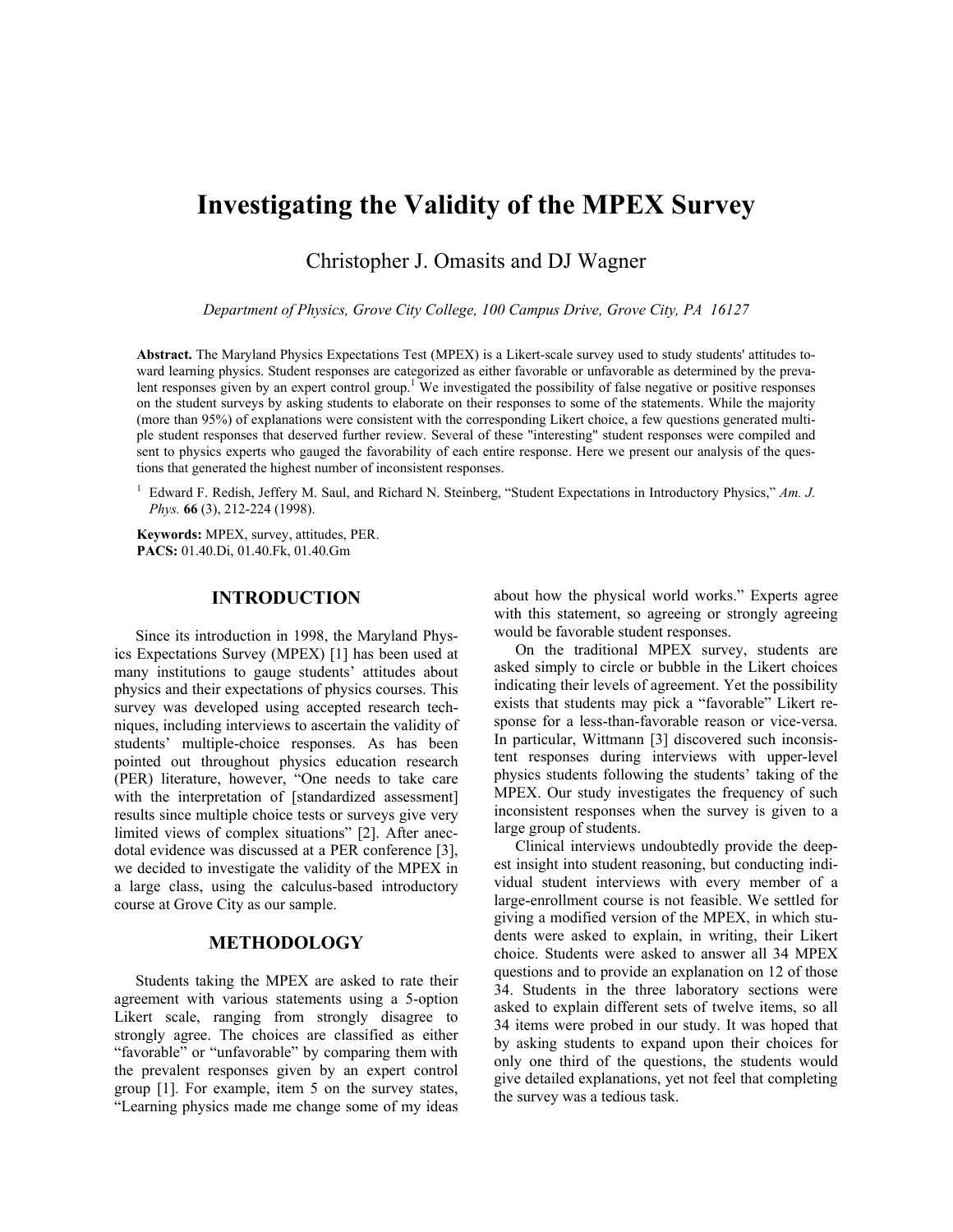Our sample consists of all students taking Physics 101 at Grove City College in the fall of 2002. Physics 101 is the first of three semesters of our calculus-based introductory physics course. A breakdown of the majors of the students completing the pre-instruction survey is shown in Table 1.

**TABLE 1.** Majors of Students Taking the Pre-Survey

| % of Class |
|------------|
| 61%        |
| 17%        |
| 10%        |
| 6%         |
| 6%         |
|            |

The modified version of the survey was given to 143 students at the beginning of the semester in the fall of 2002, to 129 of those students at the end of that semester, and to 4 students at the start of the following semester. Note that each of the individual pre- and post-tests can be considered an individual data point, since we are examining the test itself, not the change of individual students over the course. Our data support this merging, since the ratio of "interesting" responses (defined below) to total responses is not significantly different between the pre- and post-test data sets (3.3% vs. 2.7%). Not all students provided every requested explanation; we ended up with between 36 and 88 explanations for all but one survey item. (Item 22, for which explanations were asked of all students, generated 175 explanations.)

To look at the validity of an individual question, we tallied student explanations and determined whether they were "related" to the accompanying Likert choices and, if so, whether they were consistent with those choices. We considered both unrelated and

inconsistent explanations to be "interesting" and worthy of further study. We applied conservative criteria in our flagging of inconsistent explanations. If the explanation could be interpreted to be consistent, we did not flag it. Thus our number of inconsistent responses is most likely a lower limit.

We next compiled a questionnaire including many of the interesting responses and distributed it to faculty members at several different institutions. The questionnaire asked the professors to look at the Likert choice and explanation and to judge whether the response as a whole indicates a favorable or unfavorable attitude toward science and learning science. Professors were also invited to comment on their rating and on the student responses. Six faculty members, representing five different institutions, returned the survey. Most of these participating professors were not familiar with the specifics of the MPEX, allowing us an unbiased pool of experts.

# **FINDINGS**

Table 2 provides the statements corresponding to the survey items discussed in this paper, listed in numerical order; our data for these items are found in Table 3. One example of an unrelated explanation was in response to MPEX item 14. A student explained his choice of Disagree by writing, "Imagination is necessary to understand limits (I'm not sure I answered the questions)." We could not relate this explanation to the MPEX item and thus could not check for consistency. Other unrelated explanations connected to the item in question but still did not determine consistency. For example, a student Agreed with item 33, then wrote, "Memorization is easy; it's understanding that's hard."

**TABLE 2.** Referenced MPEX Items

| Item $#$     | <b>Statement (Favorable Response)</b>                                                                                                                                                                           |
|--------------|-----------------------------------------------------------------------------------------------------------------------------------------------------------------------------------------------------------------|
| $\mathbf{2}$ | All I learn from a derivation or proof of a formula is that the formula obtained is valid and that it is OK to use it                                                                                           |
|              | in problems. (Disagree)                                                                                                                                                                                         |
| 5            | Learning physics made me change some of my ideas about how the physical world works. (Agree)                                                                                                                    |
| 10           | Physical laws have little relation to what I experience in the real world. (Disagree)                                                                                                                           |
| 11           | A good understanding of physics is necessary for me to achieve my career goals. A good grade in this course is<br>not enough. (Agree)                                                                           |
| 14           | Learning physics is a matter of acquiring knowledge that is specifically located in the laws, principles, and<br>equations given in class and/or in the textbook. (Disagree)                                    |
| 17           | Only very few specially qualified people are capable of really understanding physics. (Disagree)                                                                                                                |
| 20           | If I don't remember a particular equation needed for a problem in an exam there's nothing much I can do (le-<br>gally!) to come up with it. (Disagree)                                                          |
| 22           | Physics is related to the real world and it sometimes helps to think about the connection, but it is rarely essen-<br>tial for what I have to do in this course. (Disagree)                                     |
| 23           | The main skill I get out of this course is learning how to solve physics problems. (Disagree)                                                                                                                   |
| 24           | The results of an exam don't give me any useful guidance to improve my understanding of the course material.<br>All the learning associated with an exam is the studying I do before it takes place. (Disagree) |
| 30           | The main skill I get out of this course is to learn how to reason logically about the physical world. (Agree)                                                                                                   |
| 33           | It is possible to pass this course (get a C or better) without understanding physics very well. (Disagree)                                                                                                      |
|              |                                                                                                                                                                                                                 |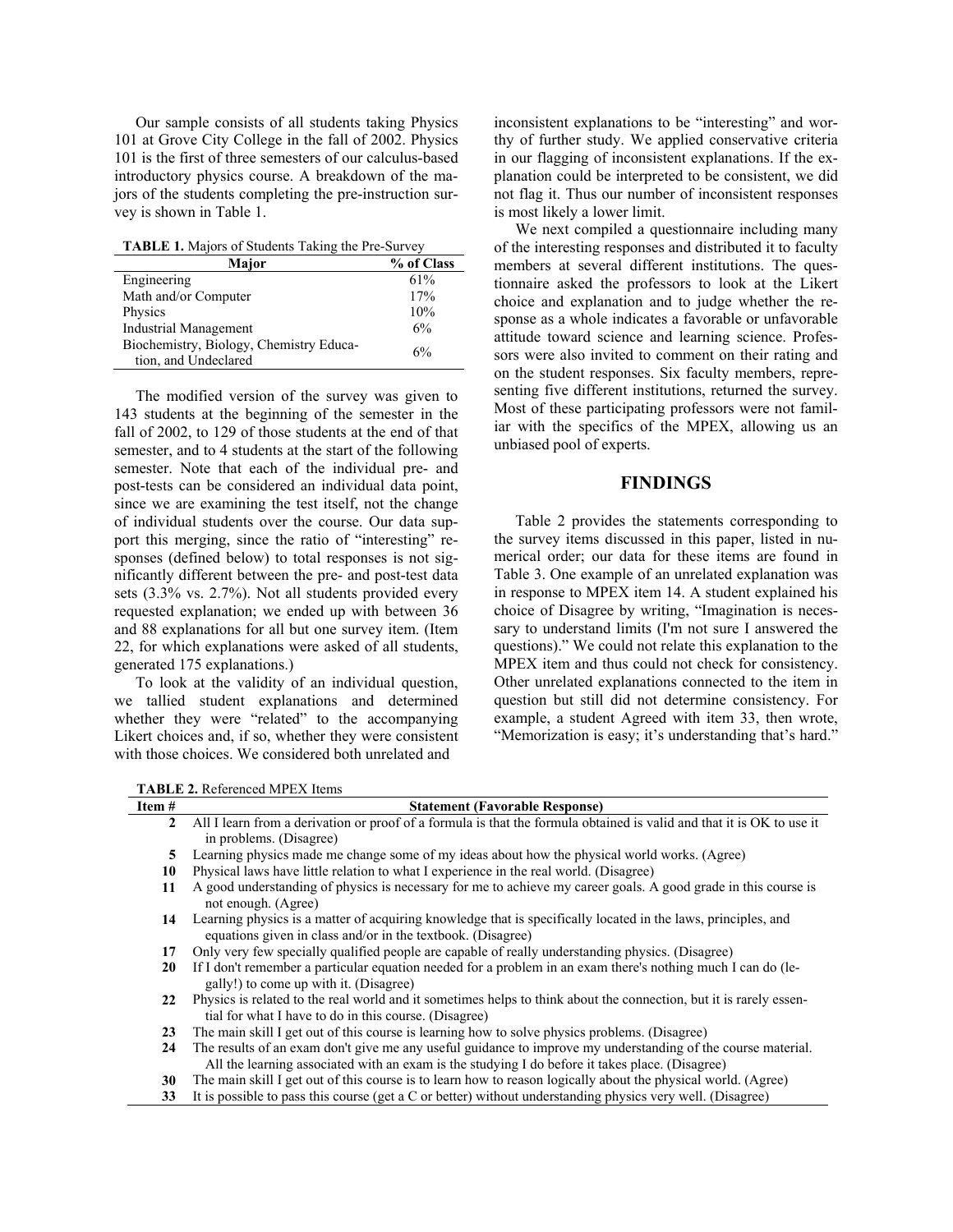**TABLE 3.** Analysis of Explanations for Referenced MPEX Items, in Order of Decreasing Inconsistancy Percentage

| <b>Item Number</b>                      |    |    |    |    | 20 |    |     |    |    |  |     |
|-----------------------------------------|----|----|----|----|----|----|-----|----|----|--|-----|
| Students asked to explain               |    | 98 | 91 |    |    | 87 | 98  | 91 | 98 |  | 276 |
| Students actually explaining            | 66 |    | 40 | 64 |    | 75 | 84  | 43 | 88 |  |     |
| Students with related explanation       | 64 | 80 | 40 | 63 | 72 | 74 | 83  | 42 | 87 |  | 174 |
| Inconsistent explanations               |    |    |    |    |    |    |     |    |    |  |     |
| Inconsistent divided by related $(\% )$ |    |    |    |    | 42 |    | 2.4 |    |    |  | 0.0 |

This response relates to the item, but it does not specify whether one could pass without understanding.

Some explanations deemed inconsistent appeared due to a simple misreading of the question or Likert choices. See, for example, the responses to item 10 discussed below. Other inconsistencies could not be as easily explained. For example, a student Disagreed with item 5, not because physics failed to influence her ideas but because physics "didn't change my ideas but rather formed them." This student's Likert choice was unfavorable, but her explanation was favorable. Another student favorably chose Strongly Disagree for item 24, but then gave the unfavorable explanation, "I haven't really been studying."

Out of the 2300 explanations provided [4], we found only 50 inconsistent and 19 unrelated responses, for an overall inconsistency percentage (the number of inconsistent responses divided by the number of related responses) of 2.2%. Two students who apparently inverted the Likert scale account for 10 of the 69 interesting responses: nine of the inconsistent explanations and one of the unrelated explanations. The percentage of inconsistent explanations was under 5% for all but three MPEX items, with seven of the items generating no inconsistencies. Item 30's high inconsistency percentage is inflated by a low number of explanations and one of the Likert-inverting students. Thus, the MPEX seems to provide valid feedback for most items. Data for each item referenced in this paper are included in Table 3. This includes all items with inconsistency percentages greater than 4%. Below we discuss the items that warrant further review.

**Item 10** generated five inconsistent responses, all of which appear to be due to the students overlooking the word "little" in the statement. One particular student Strongly Agreed to the statement, and then explained, "That is only true for ignorant people." Unless the student considers himself ignorant, he misread the statement. Another student responded to item 10 by Agreeing, and commenting that "I see physics everyday." The other three inconsistent results were similar. Rewording of the statement by eliminating its negative qualifier may lead to more accurate results for this statement. As one professor stated on his questionnaire, "There is a problem with putting a negative (little) in the statement."

**Item 2** seems to be one of the most nebulous on the survey, as students can interpret the item on many different levels of understanding. Like item 10, item 2 generated five inconsistent responses, but none for item 2 was obviously attributable to students misreading the survey. Three were false positives, students who disagreed with the statement but for unfavorable reasons. Two of these students essentially restated the problem in their explanation: "It explains how it is valid," and, "A derivation can also show you the reason why the formula works." The third was more clearly a false positive, since he Strongly Disagreed because, "I don't really care where they come from." The authors of the MPEX attributed most inconsistencies raised in their interviews to the "students' illdefined understanding of the nature of physics" rather than a shortcoming of the survey [1]. The interesting responses to item 2 might be so explained, but the presence of unavoidable inconsistencies suggests one reconsider the value of this item.

**Item 20**'s inconsistent responses can also be attributed more to a lack of sophistication of the respondents than to a flaw in the survey item. Three students Agreed with the statement, then claimed in the explanation that they could possibly derive the needed equation. They are either misjudging the validity of deriving equations on their own or perhaps lacking confidence in their ability to do the derivation.

**Item 11** highlights a possible drawback in determining favorability by comparison with expert responses. Agreement with this statement is deemed favorable, since physics experts would (hopefully) acknowledge the connection between their careers and understanding physics. Introductory physics students, however, will pursue a variety of careers. Disavowing a need for physics knowledge in one's chosen career of, *e.g.*, tax preparation, does not preclude a positive attitude toward learning physics.

One student in our study strongly disagreed with item 11, and followed by explaining, "I want to be a chef." Another explained his disagreement with the statement by writing, "I don't know what my career goals are. I do enjoy physics and it is relevant to my major." Every expert filling out our questionnaire agreed that the latter student exhibits a positive attitude toward learning physics, yet the accompanying Likert response would label his attitude "unfavorable."

The chef's response, and two other similar responses, generated significant disagreement among professors filling out our questionnaire. Most catego